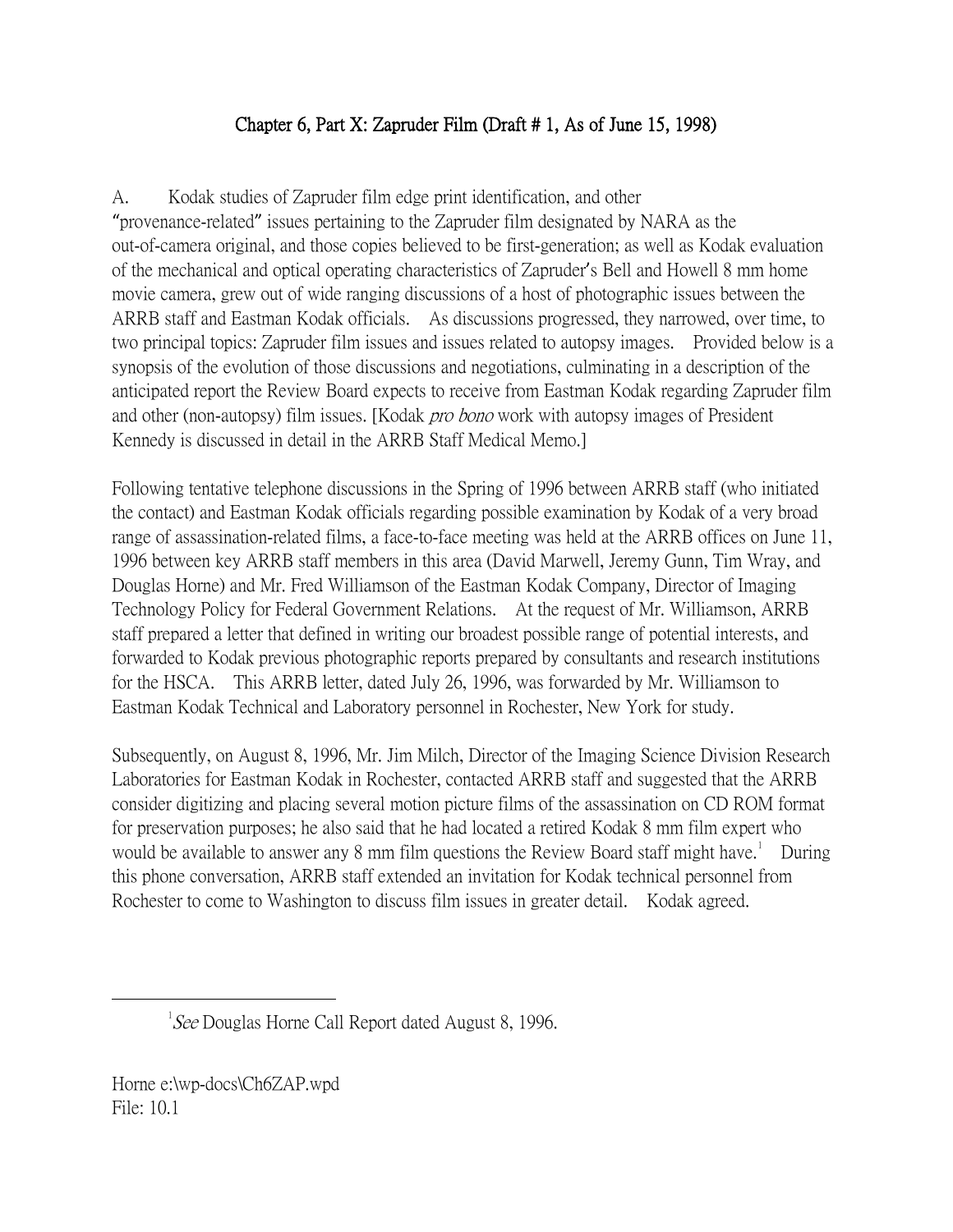It was during Kodak's subsequent September 11, 1996 visit to Washington that Kodak and the ARRB staff (David Marwell, Jeremy Gunn, Doug Horne, and Dave Montague) narrowed discussion to three major areas of interest: the Zapruder film; autopsy images; and films and photographic images provided to the ARRB for examination by Robert Groden in response to subpoena.<sup>[2](#page-1-0)</sup> That day, the two Kodak officials (Mr. Milch, and the retired 8 mm film expert, Mr. Roland J. Zavada) and ARRB staff examined the following items at NARA: the original Zapruder film; Zapruder Secret Service Copy # 2; JFK autopsy images # 15, 16, 42, 43; JFK post-mortem x-rays # 1 and 2; superior and inferior brain images in the Deed-of-Gift collection; the roll of 120 film in the Deed-of-Gift collection; Abraham Zapruder's Bell and Howell movie camera; and some of the Robert Groden material loaned to the ARRB.<sup>[3](#page-1-1)</sup> Kodak concluded during this visit that there were scientific techniques that could be applied to study of the original Zapruder film, and the autopsy images, to respond to questions and concerns raised over the years by some researchers and authors about authenticity, and that these tests would not repeat procedures performed previously by the HSCA.

On January 7, 1997, Kodak sent a letter to the ARRB in which they presented some preliminary results following their film examinations on September 11, 1996, and offered to contribute up to \$ 20,000.00 of labor and materials to the ARRB, equivalent to roughly 35 man-days of effort.

The ARRB responded to Kodak with a letter dated February 6, 1997 that defined, and prioritized, work items deemed of importance.

Eastman Kodak responded in writing in a letter dated April 14, 1997, that itemized by cost the expense of conducting the various tests identified by the ARRB staff in its letter of February 6, 1997. It became clear following receipt of this letter that the ARRB could not conduct every evolution on its "wish list" within the \$20,000.00 maximum cap for *pro bono* work so graciously offered by Eastman Kodak, and that further selectivity would be required by the ARRB, unless large sums were to be expended on photographic evolutions.

<span id="page-1-1"></span><span id="page-1-0"></span> $\overline{\phantom{a}}$  2  ${}^{2}$ See ARRB-generated subject outline titled: "Topics for Discussion Between ARRB and Kodak, September 11, 1996"

 $3$  See Douglas Horne Meeting Report dated September 11, 1996.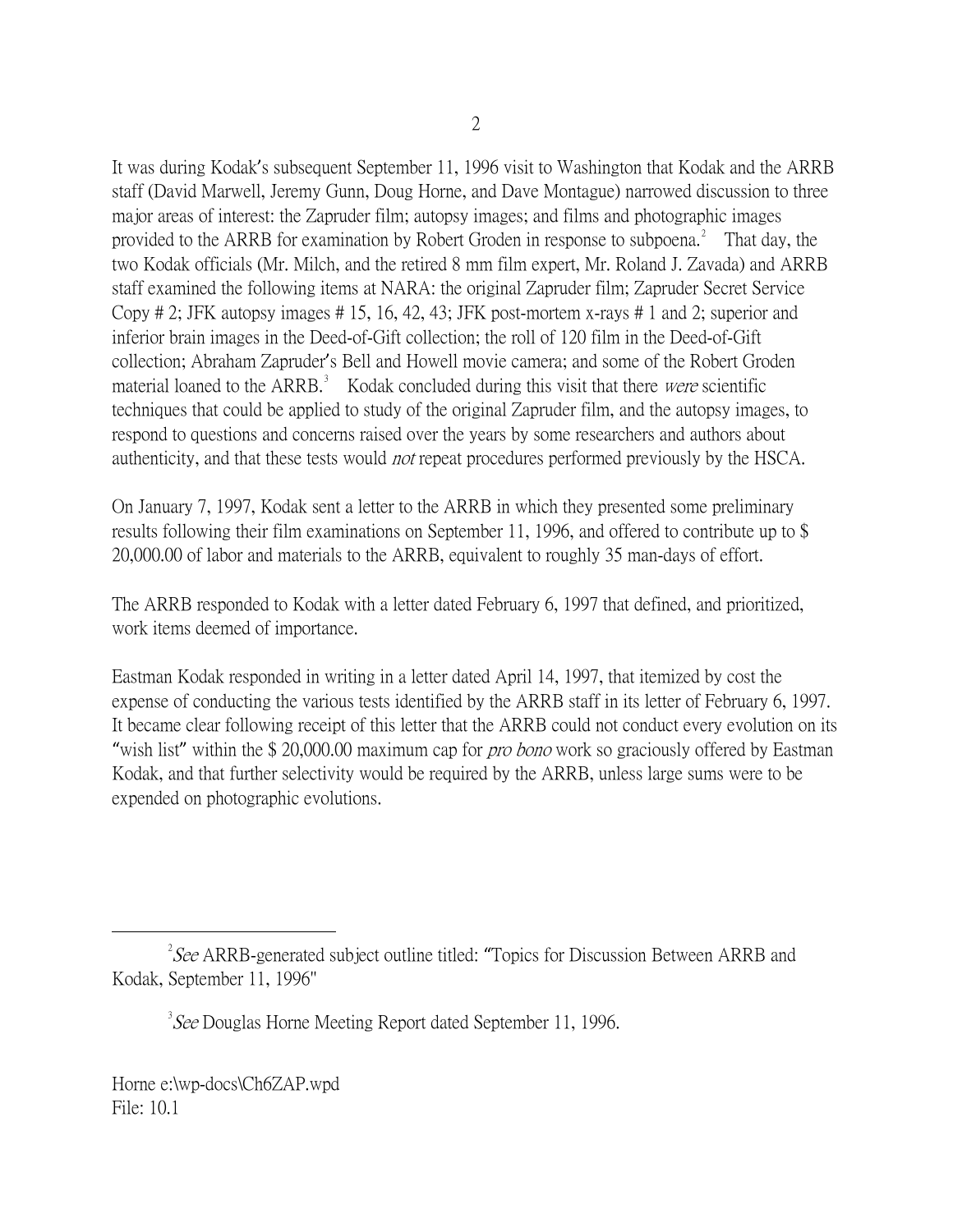On August 21, 1997 ARRB staff members David G. Marwell (Executive Director) and Douglas Horne (Supervisory Analyst) met with Kodak officials in Rochester, New York to discuss, and attempt to finalize, *pro bono* work to be done for the ARRB by Eastman Kodak.<sup>[4](#page-2-0)</sup> At this meeting, Mr. Jim Toner, Laboratory Head of the Imaging Science Resources Lab, Imaging Sciences Division, was identified as the principal working point-of-contact for the ARRB staff for all matters related to digital enhancement work with autopsy images, and possible digital reproduction of the original Zapruder film. Mr. Rollie Zavada, rehired by Kodak as a consultant, was identified as principal point-of-contact for all questions about operation of the Zapruder Bell and Howell camera, and perceived anomalies in the Zapruder film. The results of this meeting are summarized in some detail in an ARRB Meeting Report.<sup>[5](#page-2-1)</sup> During this visit to Rochester, Kodak demonstrated techniques that would be used to obtain the best possible digitization of the Zapruder film (if such a tasking was ordered by the ARRB); discussed physical security and computer information security safeguards that would be used to safeguard autopsy images; discussed specific autopsy images that might be enhanced in order to study them in greater detail; *discussed edge-print analysis to be conducted on the* original and first generation Secret Service copies of the Zapruder film, and possible tests that would explain the operation of Zapruder*'*s camera.

At the invitation of the ARRB staff, Mr. Jim Toner (Kodak Laboratory Head) and Rollie Zavada (retired Kodak 8 mm film expert) traveled to Washington and examined various films in the Archives on September 8 and 9, 1997, in preparation for Kodak's *pro bono* work for the ARRB. <sup>[6](#page-2-2)</sup> (Various Zapruder films were examined on September 8, and autopsy photographic images and x-rays were examined on September 9, 1998.)

It was during this visit, in September, 1997, that Kodak retiree Mr. Roland J. Zavada resumed his work as a Kodak part-time consultant studying Zapruder film "provenance" issues (film age, generation, and authenticity, as spoken to by date code, factory edge print, processing lab edge print, and punched code applied by the processing lab in the carrier strip), film optical "anomaly" issues, and the mechanical and optical operation of Zapruder's Bell and Howell 8 mm home movie camera. [The study of perceived optical "anomalies" in the original Zapruder film, and the mechanical and

<span id="page-2-2"></span><sup>6</sup> See Douglas Horne Meeting Report dated September 15, 1997.

<span id="page-2-1"></span><span id="page-2-0"></span> $\frac{1}{4}$  ${}^{4}See$  topic outline titled: "Assassination Records Review Board-Kodak Meeting of August 21, 1997"

<sup>&</sup>lt;sup>5</sup> See Douglas Horne Meeting Report dated August 22, 1997.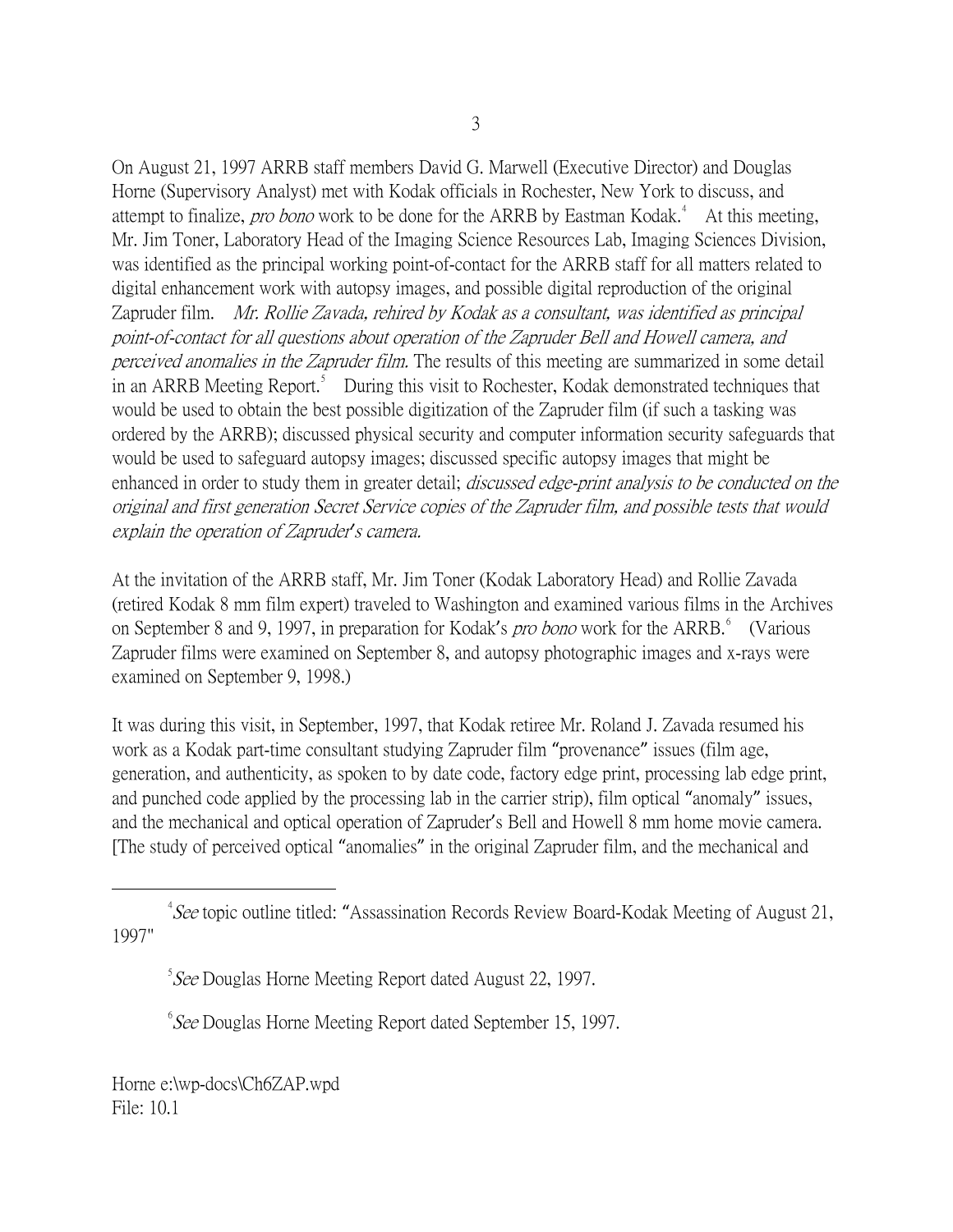optical operating characteristics of the camera, go hand-in-hand. The question before Kodak was, "did normal operation of the camera cause the perceived optical anomalies in the film, or not? If so, how? If not, what are the implications?"] It was agreed that in addition to performing certain specified work with the autopsy images (a subject dealt with in detail in the ARRB Staff Medical Memo), Mr. Zavada's work would be performed for the ARRB on a *pro bono* basis by Eastman Kodak, via the vehicle of a technical report written by him for his employer, Eastman Kodak.

The formatting of the technical report being prepared by Mr. Zavada for Eastman Kodak underwent considerable evolution. As of mid-June, 1998, Mr. Zavada's technical report was anticipated to have four major sections:

(1) Edge print (manufacturing markings) analysis and supporting technical information (on markings applied by the processing laboratory) for the following Zapruder films: film designated by NARA as out-of-camera original, and all films designated as first-generation copies (USSS copies #1 and #2, the LMH Co. First-generation copy);

(2) Edge print analysis of two 35 mm format films (Nix film and Muchmore film) provided to the ARRB for examination by Robert Groden in response to subpoena;

(3) Study of the printing process--that is, the copying of the original Zapruder film and creation of the first-generation copies, namely: what printer was used; what were its characteristics; what should we expect to see on the first-generation copies; do we see those results, etc.? Studying film density and emulsion orientation, in concert with characteristics of the printer used, is essential to this analysis;

(4) Features and Imaging Characteristics of Zapruder's Model 414 PD Bell and Howell Zoomatic Director Series 8 mm home movie camera.

ARRB staff requested in June, via Mr. Zavada, that Kodak prepare 4 each copies of Mr. Zavada's report (complete with enclosures).

B. An ARRB staff member interested in Zapruder film issues for many years (Douglas Horne), after familiarizing himself with both the purported early chain-of-custody of the film and its first generation copies (between November 22, 1963 and November 25, 1963), as well as the purported "optical anomalies"seen by some people in various portions of the film, received permission from the ARRB staff's then-Associate Director for Research and Analysis (T. Jeremy Gunn) to visually examine, in the National Archives, the film designated by NARA as the out-of-camera original film,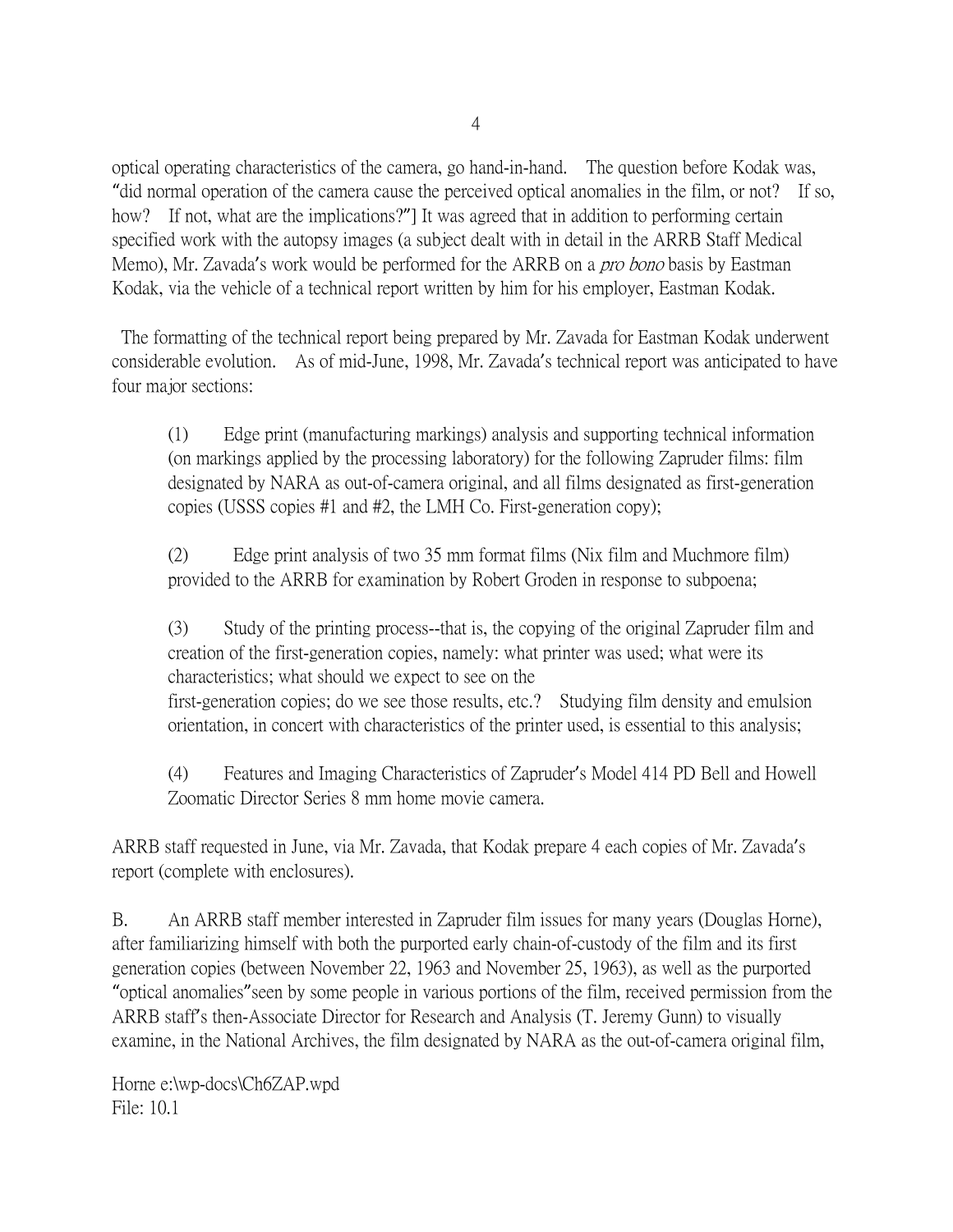as well as various copies (of differing generations) donated by the Secret Service, FBI, and Time, Inc.

The purpose of these examinations (approximately 5 in number) was not to reach any conclusions regarding authenticity, but rather, to accurately record, in data charts and memos, observations made that may pertain to authenticity issues, in the hopes that others could use the data in the future. Attention soon focused on the film designated as the out-of-camera original (placed in the Archives in a courtesy storage agreement by its owners, the LMH Co., in 1978), and the two copies at NARA believed to be first generation, Secret Service copies #1 and #2. Two key memos written that recorded Mr. Horne's observations are:

-"Examination of Zapruder Films Held by National Archives," dated August 2, 1996 (with 7 attachments), ARRB file number 4.0.2 (Zapruder Film) ; and -"Examination of Zapruder Film Original and Selected Copies at the National Archives," dated April 9, 1997 (with 15 attachments), ARRB file number 4.0.2 (Zapruder Film).

Other memos related to Zapruder film issues that were written by Mr. Horne include:

-"Examination of LMH Company Zapruder Films in the Office of Jamie Silverberg on April 10, 1997, dated April 15, 1997 (with 2 attachments), ARRB file number 4.0.2 (Zapruder Film);

-"Rationale for Having an Independent Third Party Examine the Authenticity of the Zapruder Film," dated August 6, 1996, ARRB file number 4.0.2 (Zapruder Film);

-"Topic Outline: Reasons Why Some Researchers Doubt the Authenticity of What Is Purported to be the Original Zapruder Film (prepared at the request of Jeremy Gunn)," dated March 28, 1997, ARRB file number 4.0.2 (Zapruder Film).

C. In response to FOIA leads from the 1970s provided at ARRB's request by Mr. Paul Hoch, namely, the FOIA release titled "CIA document 450," ARRB staff located and interviewed two former employees of the CIA's National Photo Interpretation Center (NPIC), in an attempt to clarify the meaning of this document. It should be noted that the CIA's Historical Review Group (HRG) released this document in full--the two previous FOIA releases had some redactions--in 1993, and the original document, which consists of working notes written by hand, and a typed summary of the contents of four photo briefing boards, are in the JFK Collection in the National Archives. [One remaining set of 4 each Zapruder Film briefing boards--that is, four panels--is also in the JFK Collection, in the same flat that contains the original NPIC notes.]

The two individuals located by the ARRB staff, with the assistance of Mr. Barry Harrelson of the CIA's HRG (see June 17, 1997 Doug Horne Meeting Report), who remembered working with the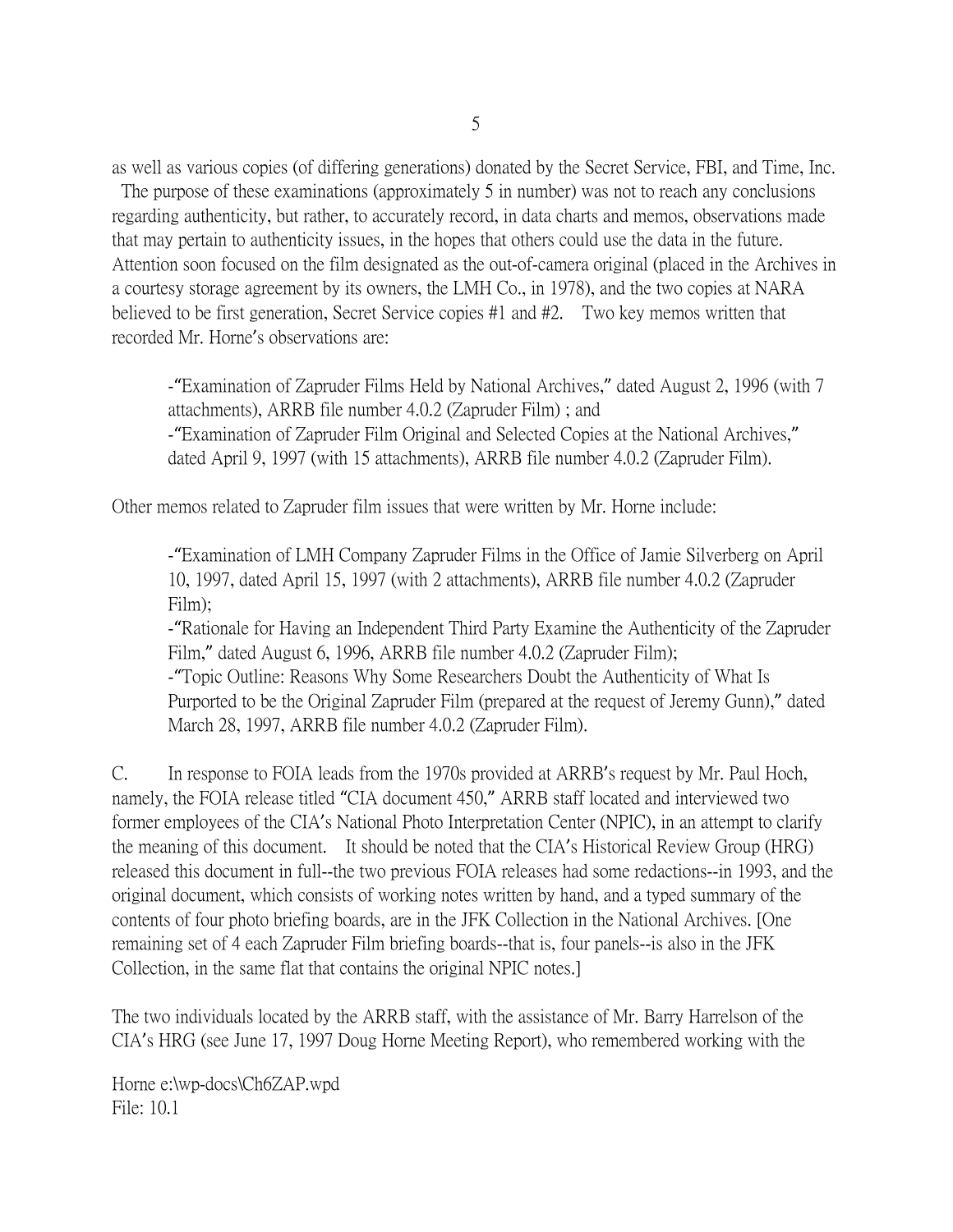Zapruder film at NPIC shortly after the assassination, and who remembered creating part of (although *not all of*) these notes, were Mr. Homer McMahon, who was in charge of the NPIC color still photography lab in November 1963; and Mr. Morgan Bennett Hunter (Ben Hunter), his assistant in the color lab at NPIC. Following initial telephone contacts, each man was interviewed in-person by the ARRB staff, as follows:

| Interviewee                                                                                         | Date Interviewed | Audiotaped?    | Date of Meeting Report                      |
|-----------------------------------------------------------------------------------------------------|------------------|----------------|---------------------------------------------|
| Ben Hunter<br>(at HRG)                                                                              | June 17, 1997    | N <sub>o</sub> | June 17, 1997<br>(Final Edit June 20, 1997) |
| Homer McMahon<br>(at NARA, with<br>original notes and<br>briefing boards)                           | July 14, 1997    | Yes            | July 14, 1997                               |
| Both Ben Hunter<br>and Homer<br>McMahon<br>(at NARA, with<br>original notes and<br>briefing boards) | August 14, 1997  | No.            | August 14, 1997                             |

A brief summary of the points upon which the two men agree is provided below:

-they exposed and developed color prints from individual frames of the Zapruder film the weekend of the assassination, prior to President Kennedy's funeral;

-they *did not* reproduce the film as a motion picture, nor did they have the capability in their lab to do so. The reference in the NPIC notes that reads: "shoot internegs...print test...make three prints @," refers only to the production of internegatives and color prints from selected individual frames of Zapruder's movie--not to reproduction of the motion picture itself, as some had speculated over the years;

-both of these men remembered creating some portion of the notes relating to the production of prints for briefing boards, but both men said they did *not* create the briefing boards themselves, nor did they create the portions of the notes that seem to equate with the shot-and-timing analysis in the December 6, 1963 issue of Life Magazine.